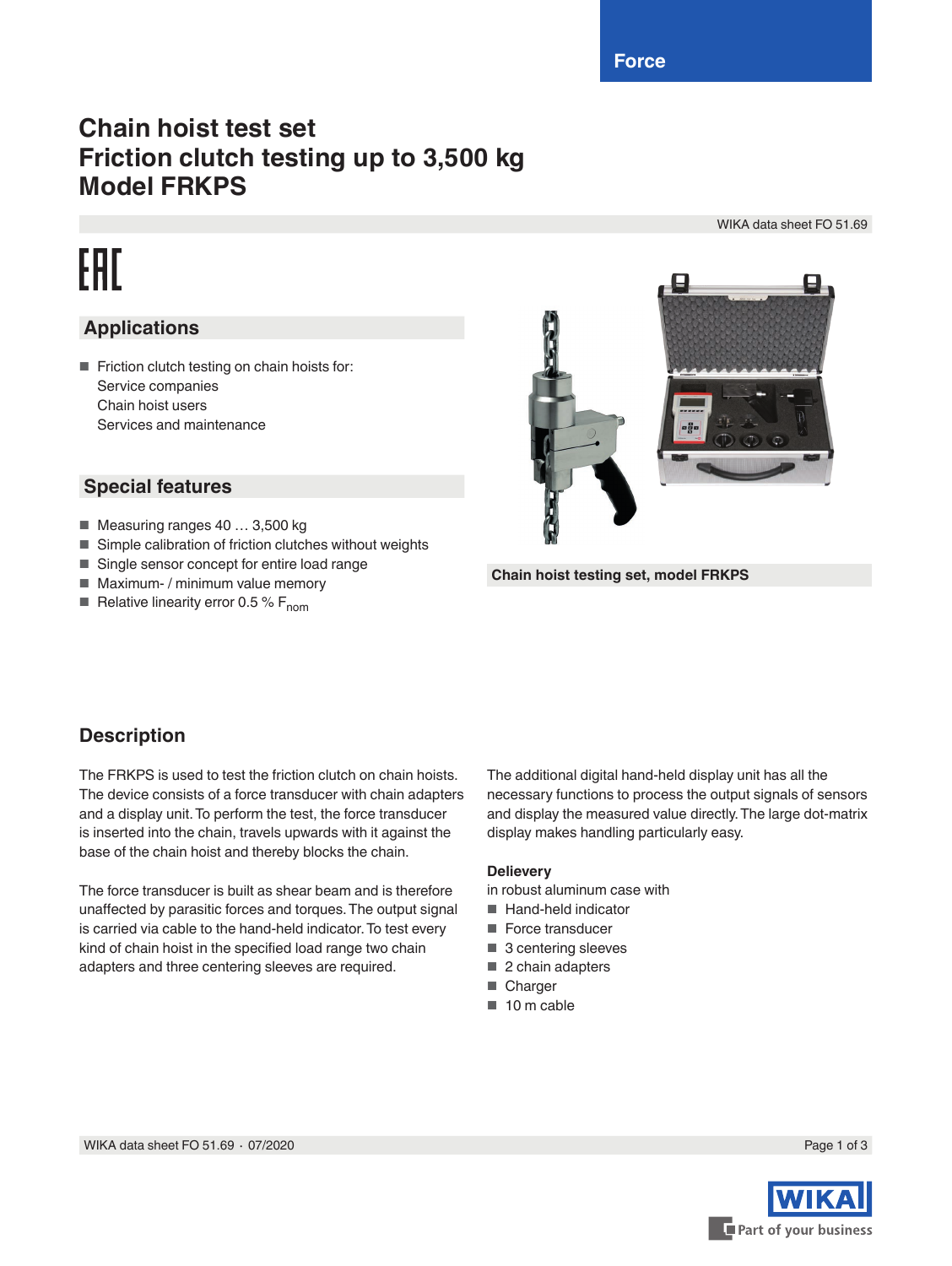### **Technical data in accordance with VDI/VDE/DKD 2638**

| <b>Model FRKPS</b>                            |                                                                                                                  |
|-----------------------------------------------|------------------------------------------------------------------------------------------------------------------|
| Nominal load F <sub>nom</sub> kg              | 40  3,500                                                                                                        |
| Relative linearity error d <sub>lin</sub>     | $\leq$ 0.5 % F <sub>nom</sub>                                                                                    |
| Force limit $F_L$                             | 200 % $F_{nom}$                                                                                                  |
| Breaking force F <sub>B</sub>                 | $> 300 \% F_{nom}$                                                                                               |
| <b>Material</b>                               | Stainless steel                                                                                                  |
| Rated temperature range B <sub>T. nom</sub>   | 080 °C                                                                                                           |
| Operating temperature range $B_{T,G}$         | $-20+80$ °C                                                                                                      |
| Output signal (rated output) C <sub>nom</sub> | 4  20 mA, 2-wire                                                                                                 |
| <b>Electrical connection</b>                  | M <sub>12</sub> x 1 connector, 4-pin<br>Power supply: AC100-240V 50-60Hz, Output DC12V/450mA<br>incl. cable 10 m |
| <b>Hand-held indicator</b>                    | LCD, 5 digits, illuminated                                                                                       |
| <b>Storage function</b>                       | Optional 99 data sets (serial number with 12 digits)                                                             |
| <b>Additional display function</b>            | MIN, MAX, HOLD, AVG, TARA, LGT                                                                                   |
| <b>Operating time</b>                         | 8 h (per rechargeable battery)                                                                                   |
| Chain adapter for chain size acc. EN 818-2    | 2 pieces (3 x 9 mm up to 11 x 31 mm)                                                                             |
| <b>Chain center sleeve</b>                    | 3 pieces                                                                                                         |
| Protection (acc. to IEC/EN 60529)             | IP67 Force transducer, IP40 Hand-held indicator                                                                  |
| Dimensions (B x H x D)                        | 445 x 165 x 350 mm transport case                                                                                |
| Weight                                        | < 10 (set incl. transport case), 7 (force transducers)                                                           |

#### **Approvals**

| Logo    | <b>Description</b>                                              | Country                     |
|---------|-----------------------------------------------------------------|-----------------------------|
| $C \in$ | EU declaration of conformity<br>EMC directive<br>RoHS directive | European Union              |
| EAL     | <b>EAC (Option)</b><br>$\blacksquare$ EMC directive             | Eurasian Economic Community |

## **Dimensions in mm**